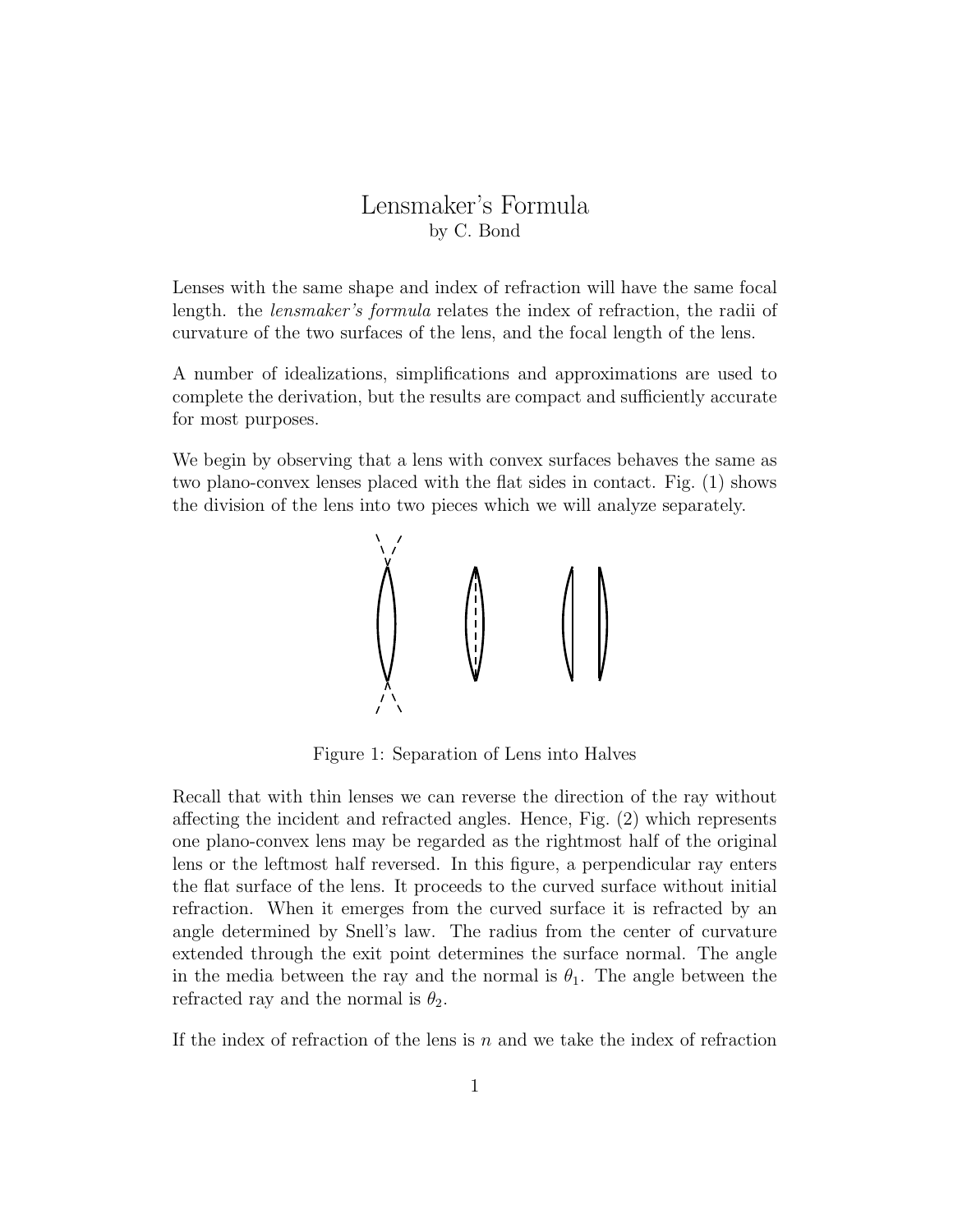

Figure 2: Ray Diagram for Lens Analysis

of air as 1, Snell's law holds that

$$
n \sin \theta_1 = \sin \theta_2.
$$

Assuming small angles (paraxial rays), we now approximate the sines of the angles with the angles themselves so that

$$
n \,\theta_1 \approx \theta_2.
$$

Substituting this in the angle between the refracted ray and the axis

$$
\theta_2 - \theta_1 = n\,\theta_1 - \theta_1 = (n-1)\theta_1. \tag{1}
$$

For these small angles, the tangents are also close to the angles themselves. We can write

$$
\theta_2 - \theta_1 \approx \frac{h}{f_1},\tag{2}
$$

and

$$
\theta_1 \approx \frac{h}{R_1}.\tag{3}
$$

Eliminating  $h$  between Eq. (2) and Eq. (3) and substituting from (1),

$$
\frac{1}{f_1} = \frac{n-1}{R_1}.\tag{4}
$$